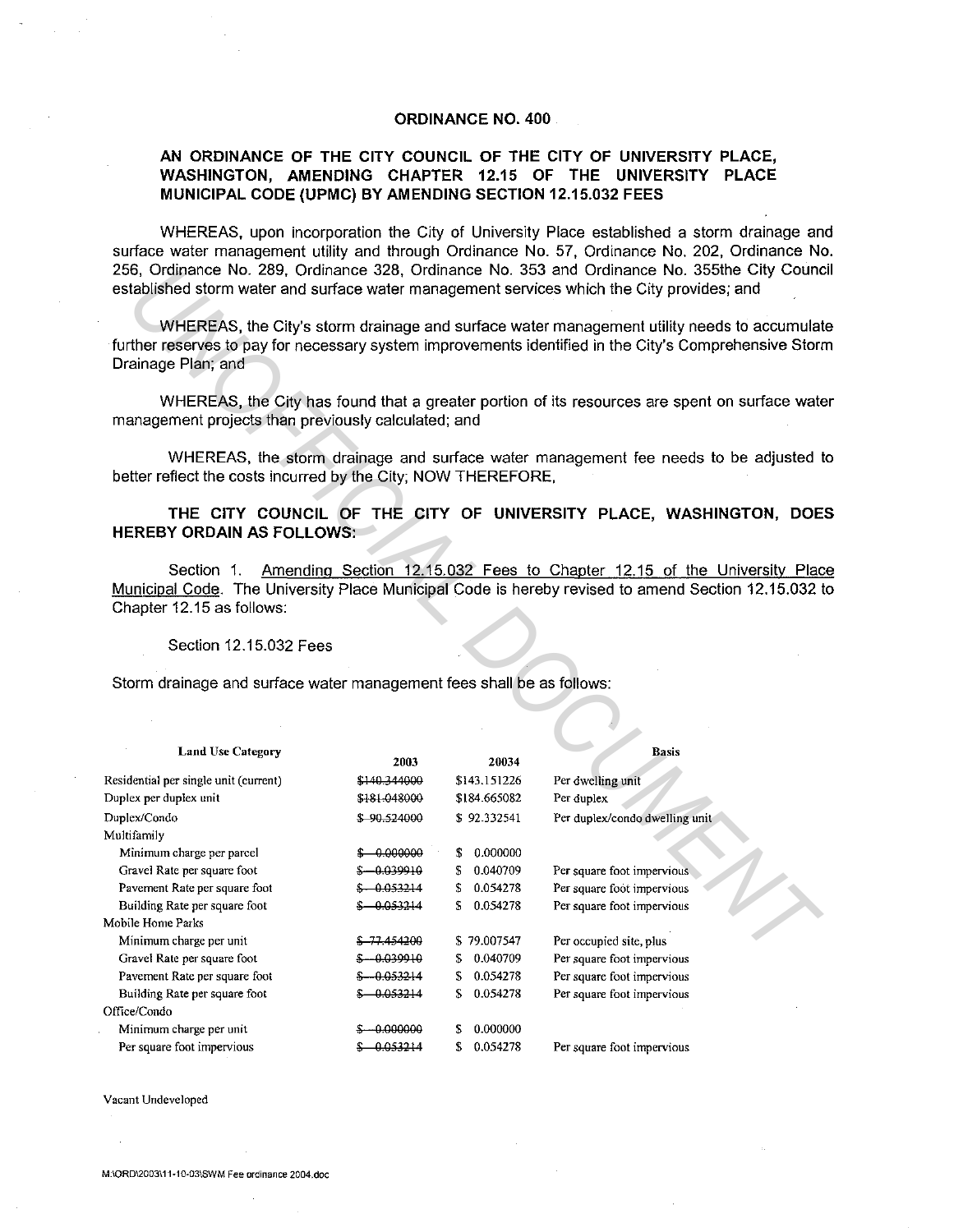| Minimum charge per parcel                                                                                                                                                                                                                                           | $$-.0,000000$          | \$ | 0.000000 |                                                                     |  |
|---------------------------------------------------------------------------------------------------------------------------------------------------------------------------------------------------------------------------------------------------------------------|------------------------|----|----------|---------------------------------------------------------------------|--|
| Area charge per acre                                                                                                                                                                                                                                                | $$-.0.00000$           | \$ | 0.000000 |                                                                     |  |
| Gravel Rate per square foot                                                                                                                                                                                                                                         | $$-0.039910$           | \$ | 0.040709 | Per square foot impervious                                          |  |
| Pavement Rate per square foot                                                                                                                                                                                                                                       | $$-0.053214$           | \$ | 0.054278 | Per square foot impervious                                          |  |
| Building Rate per square foot                                                                                                                                                                                                                                       | $$ -0.053214$          | \$ | 0.054278 | Per square foot impervious                                          |  |
| Forest and Timberland                                                                                                                                                                                                                                               |                        |    |          |                                                                     |  |
| Minimum charge per parcel                                                                                                                                                                                                                                           | $$-.000000$            | \$ | 0.000000 |                                                                     |  |
| Area charge per acre                                                                                                                                                                                                                                                | $$-.0.00000$           | \$ | 0.000000 |                                                                     |  |
| Gravel Rate per square foot                                                                                                                                                                                                                                         | $$ -0.039910$          | \$ | 0.040709 | Per square foot impervious                                          |  |
| Pavement Rate per square foot                                                                                                                                                                                                                                       | $$ -0.053214$          | \$ | 0.054278 | Per square foot impervious                                          |  |
| Building Rate per square foot                                                                                                                                                                                                                                       | $$-0.053214$           | £  | 0.054278 | Per square foot impervious                                          |  |
| State, bounty and Federal Highways                                                                                                                                                                                                                                  |                        |    |          |                                                                     |  |
| Gravel rate per square foot                                                                                                                                                                                                                                         | \$ <del>0.011929</del> | \$ | 0.012168 | Per square foot impervious                                          |  |
| Pavement rate per square foot                                                                                                                                                                                                                                       | $$ -0.015905$          | \$ | 0016223  | Per square foot impervious                                          |  |
|                                                                                                                                                                                                                                                                     |                        |    |          |                                                                     |  |
| Roads (other than bounty/State/Federal)                                                                                                                                                                                                                             |                        |    |          |                                                                     |  |
| Minimum charge per parcel                                                                                                                                                                                                                                           | $$-.0.00000$           | \$ | 0.000000 |                                                                     |  |
| Gravel Rate per square foot                                                                                                                                                                                                                                         | $$ -0.039910$          | \$ | 0.040709 | Per square foot impervious                                          |  |
| Pavement Rate per square foot                                                                                                                                                                                                                                       | \$0.053214             | \$ | 0054278  | Per square foot impervious                                          |  |
| Building Rate per square foot                                                                                                                                                                                                                                       | $$ -0.053214$          | \$ | 0.054278 | Per square foot impervious.                                         |  |
| All Other Parcels                                                                                                                                                                                                                                                   |                        |    |          |                                                                     |  |
| Minimum charge per parcel                                                                                                                                                                                                                                           | $$ -0.000000$          | \$ | 0.000000 |                                                                     |  |
| Gravel Rate per square foot                                                                                                                                                                                                                                         | $$ -0.039910$          |    | 0.040709 | Per square foot impervious                                          |  |
| Pavement Rate per square foot                                                                                                                                                                                                                                       | $$ -0.053214$          | \$ | 0.054278 | Per square foot impervious                                          |  |
| Building Rate per square foot                                                                                                                                                                                                                                       | \$ 0.053214            | \$ | 0.054278 | Per square foot impervious                                          |  |
|                                                                                                                                                                                                                                                                     |                        |    |          |                                                                     |  |
|                                                                                                                                                                                                                                                                     |                        |    |          |                                                                     |  |
| Section 2.<br>Severability.<br>circumstance is held invalid, the remainder of the Ordinance or the application of the provision to otl<br>persons or circumstances by a court of competent jurisdiction shall not be affected.                                      |                        |    |          | If any provision of this Ordinance or its application to any person |  |
| Section 3. Publication and Effective Date. A summary of this Ordinance consisting of its title shall<br>published in the official newspaper of the City. This Ordinance shall be effective five (5) days after<br>publication, with fees effective January 1, 2004. |                        |    |          |                                                                     |  |
| PASSED BY THE CITY COUNCIL ON NOVEMBER 10, 2003.                                                                                                                                                                                                                    |                        |    |          |                                                                     |  |
|                                                                                                                                                                                                                                                                     |                        |    |          |                                                                     |  |
|                                                                                                                                                                                                                                                                     |                        |    |          | Jean Brooks, Mayor                                                  |  |
|                                                                                                                                                                                                                                                                     |                        |    |          |                                                                     |  |
| <b>ATTEST:</b>                                                                                                                                                                                                                                                      |                        |    |          |                                                                     |  |
|                                                                                                                                                                                                                                                                     |                        |    |          |                                                                     |  |

## **PASSED BY THE CITY COUNCIL ON NOVEMBER 10, 2003.**

<u>"atrina</u>

Catrina Craig, City Clerk